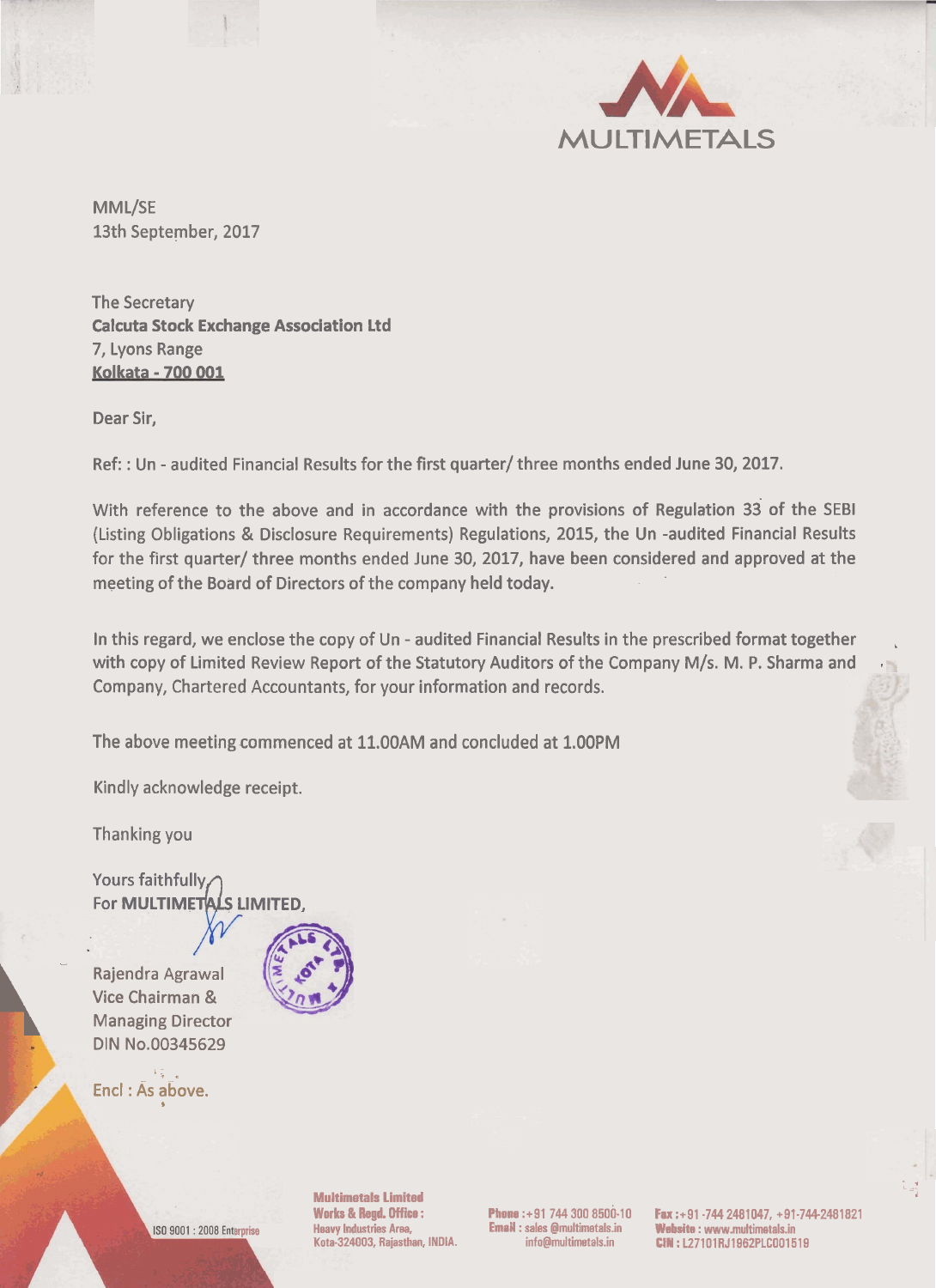## **MULTIMETALS** LIMITED

## Regd. Office : Heavy Industries Area, Kansua Road, KOTA - 324 003 CIN No.L27101RJ1962PLC001519

|                | (Rs. In Lakhs)                                                             |                              |                              |  |
|----------------|----------------------------------------------------------------------------|------------------------------|------------------------------|--|
| Sr.            | <b>Particulars</b>                                                         | <b>Quarter</b> ended         |                              |  |
| NO.            |                                                                            | 30.06.2017<br>(Un - audited) | 30.06.2016<br>(Un - audited) |  |
|                | a Revenue from operations                                                  | 4,147                        | 3,015                        |  |
|                | b Other operating income                                                   | 41                           | 18                           |  |
|                | <b>Total Revenue from Operations (a+b)</b>                                 | 4,188                        | 3,033                        |  |
| $\mathcal{C}$  | Other Income                                                               | 28                           | 159                          |  |
|                | <b>Total Income</b>                                                        | 4,216                        | 3,192                        |  |
| $\overline{2}$ | <b>EXPENSES</b>                                                            |                              |                              |  |
| al             | <b>Cost of Materials Consumed</b>                                          | 2,527                        | 2,172                        |  |
|                | b Purchase Cost of Stock - in - Trade                                      |                              | $\overline{2}$               |  |
| C              | Change in inventories of finished goods, work in progress & stock in trade | 211                          | (221)                        |  |
| d              | <b>Employees Benefits Expenses</b>                                         | 95                           | 90                           |  |
| $\epsilon$     | <b>Finance Costs</b>                                                       | 106                          | 73                           |  |
|                | Depreciation and Amortisation Expenses                                     | 109                          | 180                          |  |
| g              | <b>Excise Duty</b>                                                         | 459                          | 295                          |  |
| $\ln$          | Other Expenses                                                             | 492                          | 402                          |  |
|                | Total Expenses (a+b+c+d+e+f+g+h)                                           | 3,999                        | 2,993                        |  |
| 3              | Profit/(Loss) before exceptional items and tax (1-2)                       | 217                          | 199                          |  |
| 4              | <b>Exceptional Items</b>                                                   |                              |                              |  |
| 5              | Profit/(Loss) before tax (3-4)                                             | 217                          | 199                          |  |
| 6              | <b>Tax Expense</b>                                                         |                              |                              |  |
|                | (a) Current Tax                                                            | 67                           | 90                           |  |
|                | (b) Deferred Tax                                                           | 3                            | (24)                         |  |
|                | (c) Previous year Provision                                                |                              |                              |  |
| 7              | Profit/(Loss) after tax (5-6)                                              | 147                          | 133                          |  |
| 8              | Share of Profit/ (Loss) of associates (Net of Tax)                         |                              |                              |  |
| $\overline{9}$ | <b>Total Profit/(Loss)</b>                                                 | 147                          | 133                          |  |
| 10             | Other Comprehensive Income (OCI)                                           |                              |                              |  |
|                | (a) Items that will not be reclassified to Profit or Loss:                 |                              |                              |  |
|                | (i) Acturial Gain/(Loss) on Employee Defined Benefit Funds                 | (4)                          | (4)                          |  |
|                | (b) Items that will be reclassified to profit or loss                      |                              |                              |  |
| 11             | <b>Total Comprehensive Income</b>                                          | 143                          | 129                          |  |
| 12             | Paid-up Equity share capital (Face Value Rs 10)                            | 1,195                        | 1,195                        |  |
| 13             | Earnings Per Equity Share - Basic & diluted EPS (in Rs)                    | 1.20                         | 1.08                         |  |

## Un - audited Financial Results for the quarter ended on 30<sup>th</sup> June, 2017

1 The above financial results were reviewed by Audit Committee. The Board has taken on record the financial result at its meeting held on 13<sup>th</sup> September, 2017.

- 2 The Company has adopted Indian Accounting Standards (IND AS) prescribed u/s 133 of the Companies Act 2013 read with the Companies (Indian Accounting Standards) Rules 2015 w.e.f. 1st April 2017. Accordingly these results have been prepared in accordance with said IND AS and Rules including recognition and measurement principles laid down in IND AS 34 "Interim Financial Reporting" and other recognised accounting practices and policies to the extent applicable. Consequently results for the corresponding quarter have been restated to comply with TND AS to make them comparable.
- <sup>3</sup> The above financial results for the quarter ended  $30<sup>th</sup>$  June, 2017 were reviewed by Statutory Auditors of the company..



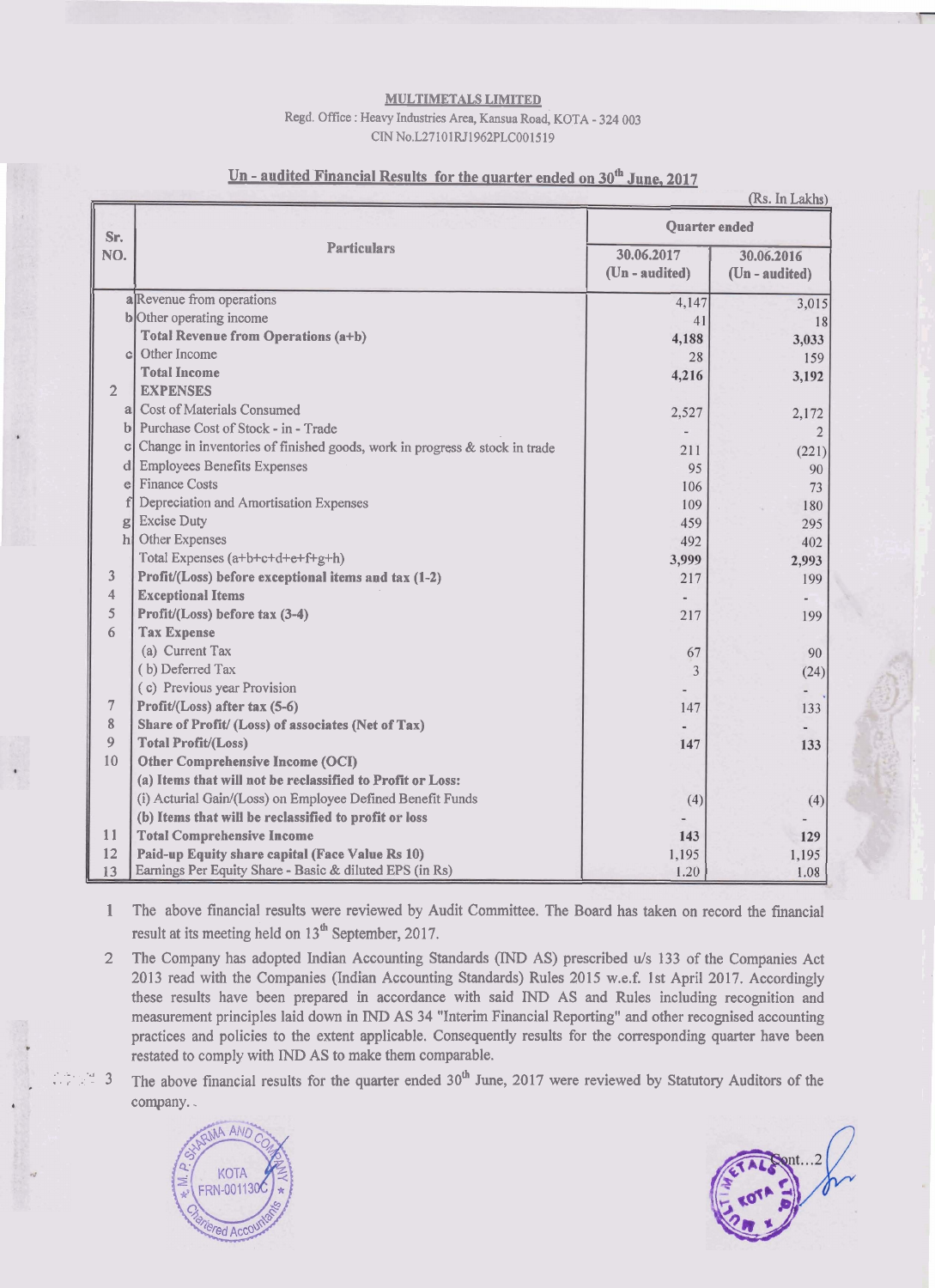- **4** The IND AS compliant financial results are not subjected to the Limited Review or audit. However, the management has excercised necessary due diligence to ensure that the financial results provided a true and fair view of the company's affairs.
- **<sup>5</sup>**Segment reporting as defmed in IND AS -108 "operating segments" is not applicable since the entire operation of the company relates to only single segment.
- 6 Reconciliation between results previously reported under Indian GAAP and now presented under Ind AS is given below:

| S.No. | <b>Nature of Adjustments</b>                                                   | <b>Quarter Ended</b><br>30.06.2016 |  |
|-------|--------------------------------------------------------------------------------|------------------------------------|--|
|       | Net Profit for the quarter ended 30.06.2016 as per Previous Indian GAAP        | 130                                |  |
|       | 2 IND AS Adjustments :                                                         |                                    |  |
|       | a) Actuarial (gain)/Loss on Employee Defined Benefit Funds recognised in other |                                    |  |
|       | Comprehensive income                                                           |                                    |  |
|       | b) Deferred tax on above                                                       |                                    |  |
|       | 3 Net Profit for the quarter ended 30th June 2016 under IND AS                 | 133                                |  |
|       | 4 Other Comprehensive Income, net of tax                                       | (4)                                |  |
|       | Net Profit as per Ind-AS                                                       | 129                                |  |

7 Previous year figure have been regroup/ rearrange wherever necessary.

Date: September 13, 2017

As per our review report attached

mber 13, 2017<br>
eview report attached<br>
www.community.community.com<br>
www.community.community.com<br>
www.community.community.com<br>
www.community.community.com<br>
www.community.community.community.community.community.community.comm **b: 1 S dhir Sharma**   $Ni$  N3 071793





 $:2:$